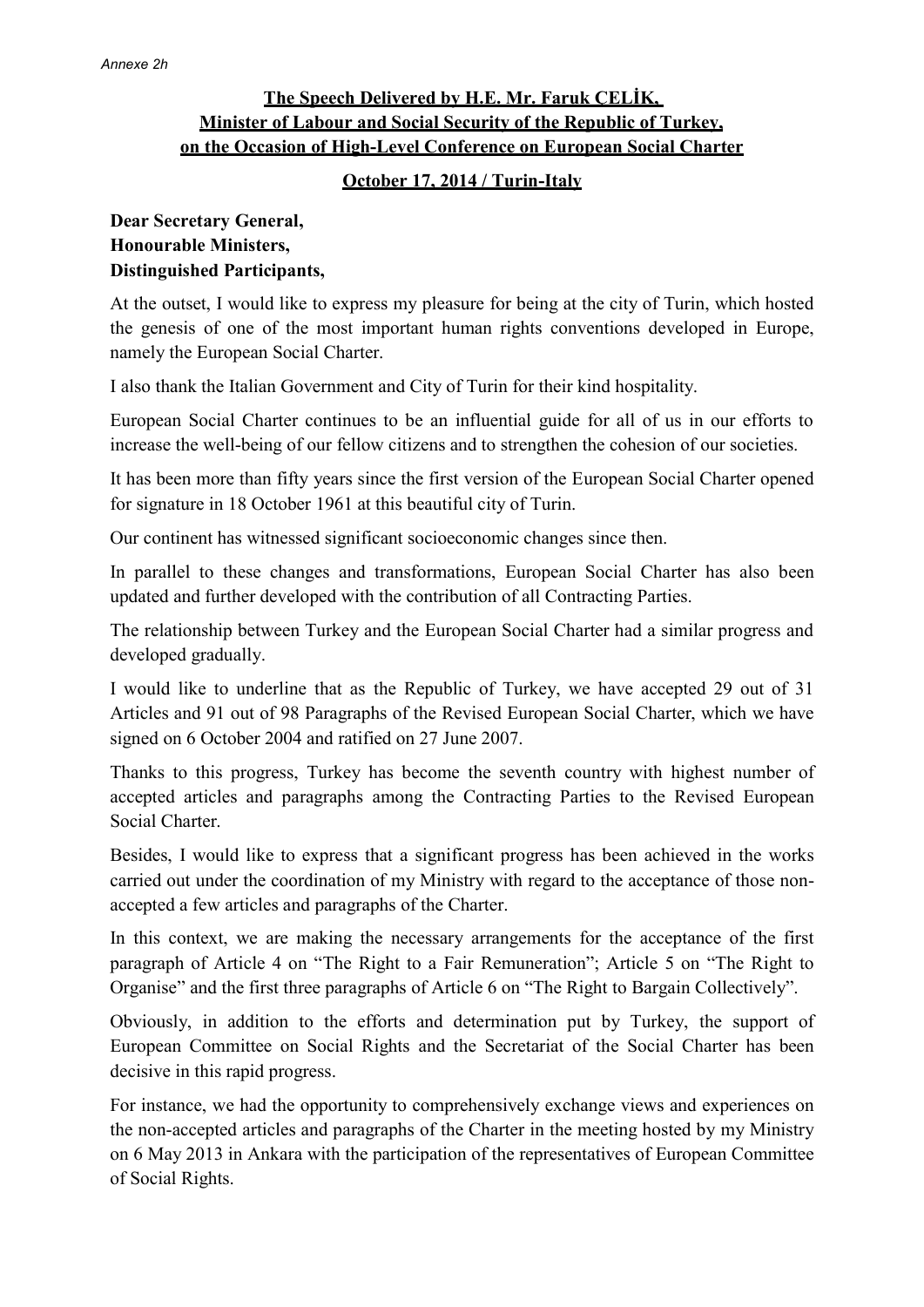In addition to this, with the participation of representatives from the Council of Europe, we have held the 5<sup>th</sup> International Social Security Symposium last month in Turkey. In this symposium, we had the chance to discuss recent developments in the field of social protection and we continue our studies in this respect intensely.

### **Dear Ministers,**

# **Distinguished Participants,**

Global financial crisis started in 2008 laid a heavy burden on world of work and on employment.

The austerity measures taken for overcoming the macroeconomic problems led to a step back in the social rights of many people, especially with regard to their social security.

According to ILO figures, due to the negative effects of global financial crisis, more than 200 million people are currently unemployed, 75 million of whom are young persons.

What is more, nearly 2.5 billion persons live under extreme poverty with a daily income less than 2 USD.

As Turkey we are well aware that, the importance of adherence to the Charter provisions has further increased under such a difficult political and economic environment.

I believe that the European Social Charter is not a document which can be ignored in times of crisis. Rather, it is an instrument which we need especially in such periods in order to increase the well-being in our countries.

In this sense, I would like to express that in Turkey we have always considered the social rights and humanitarian aspects of the measures that we have taken against the crisis.

### **Dear Ministers, Distinguished Participants,**

As you all know, great human tragedies are currently being experienced in the world and especially in the close neighbourhood of Turkey.

Unfortunately, hundreds of thousands of people have lost their homes, jobs, food and even their lives.

Turkey has opened its doors to these people regardless of their ethnic and religious identities.

There are approximately 2 million asylum-seekers in Turkey at the moment, 1.5 million of whom are from Syria alone.

Turkey will definitely continue to embrace these people solely basing on the grounds of humanitarian assistance.

Here, I would like to draw your attention to the fact that Turkey has spent more than 4.5 billion USD in order to assist these people, who are victims of the unfortunate developments in Syria and Iraq and took shelter in our country.

Beyond doubt, all Conventions and their provisions centred on human rights would make sense only if they are put into practice.

And the main motive that brought us together here today under the European Social Charter is the "human being".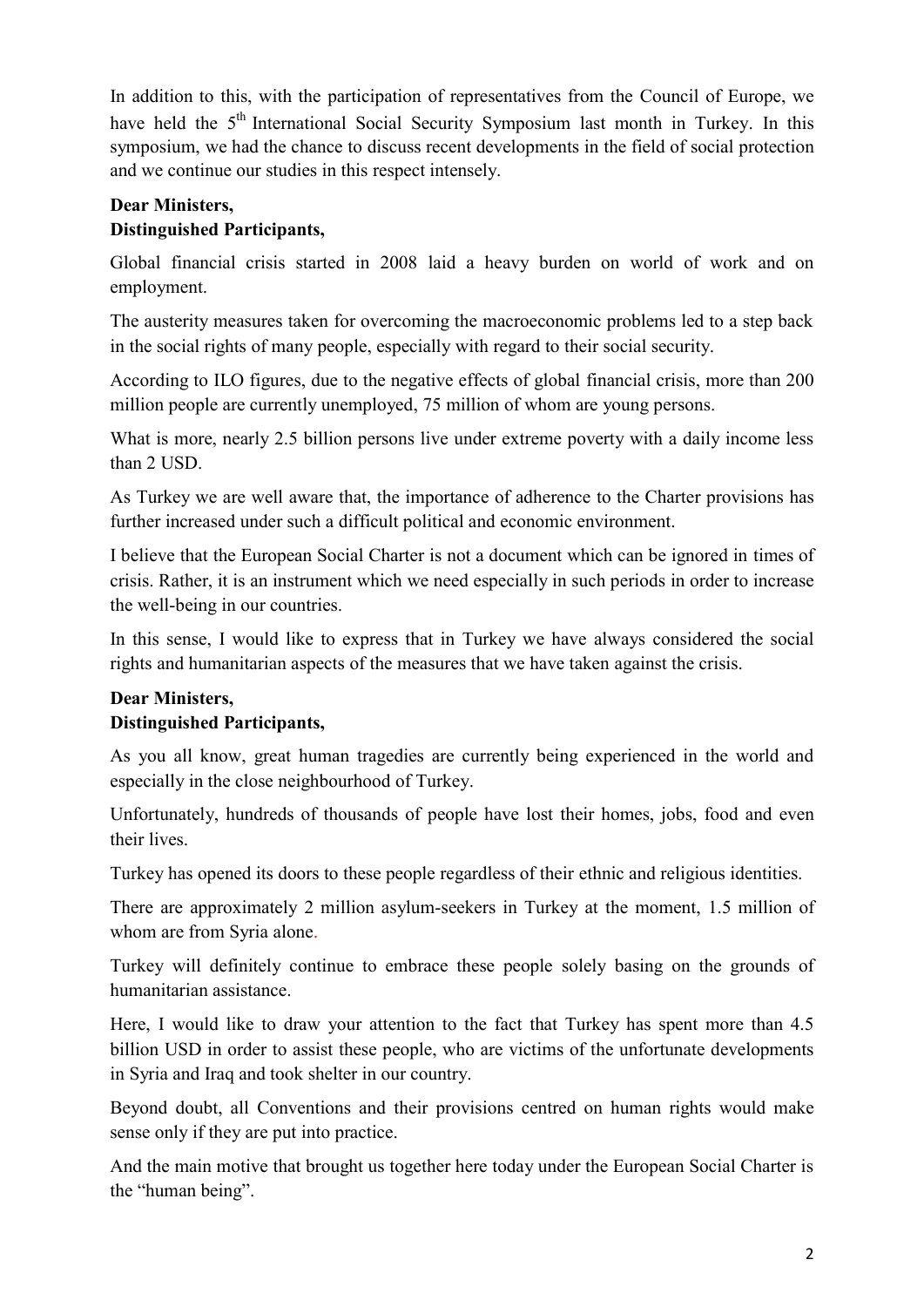However, it is a great disappointment and concern to see the lack of sensitivity of the World and especially of the developed countries towards the human tragedy in the Middle East.

And this indifference causes terrorism to be proliferated and diversified.

It should be born in mind that such problems cannot remain limited to their regions and carry the risk of rapid expansion in a globalizing World.

In this framework, I believe that the European Social Charter should be applied universally and problems should be handled sensitively regardless of their regions.

### **Dear Ministers, Distinguished Participants,**

As a result of globalization, the rate of migration has accelerated and diversified making the international dimension of social security more significant than ever.

As a result of this understanding, in 2008 we implemented the "Social Security Reform" in Turkey.

We enabled social security services to be provided efficiently from a single authority by integrating three separate social security institutions.

Thanks to this reform, we have also increased the number of persons under the coverage of social security system.

Through the implementation of universal health insurance, we facilitated the easy access of our citizens to quality medical services.

We have also established a new Ministry in order to coordinate social benefits from a single unit, namely the Ministry of Family and Social Policies.

On the other hand, our fight against informality is going on by which we have also increased the premium income of our Social Security Institution. Hence, the ratio of the social security deficit to the GDP has been shrinking gradually.

Besides, we have signed bilateral social security agreements with 29 countries up until now.

Furthermore, we currently extend our services through labour attaches and counsellors in a total of 50 centres within Turkey's diplomatic missions for our 6 million citizens abroad.

In short, I can say that Turkey has made significant progress for all the Articles in the group of "Health, Social Security and Social Protection" of the Charter over the past decade.

# **Dear Ministers, Distinguished Participants,**

Social security is among the most important elements of stability for our countries.

It is an effective and crucial instrument, which protects societies against economic shocks, particularly during the crisis periods, by holding the social fabric together and building the future.

The political stability in Turkey during the last decade has brought about economic stability and thus had positive impacts on both social security and working life.